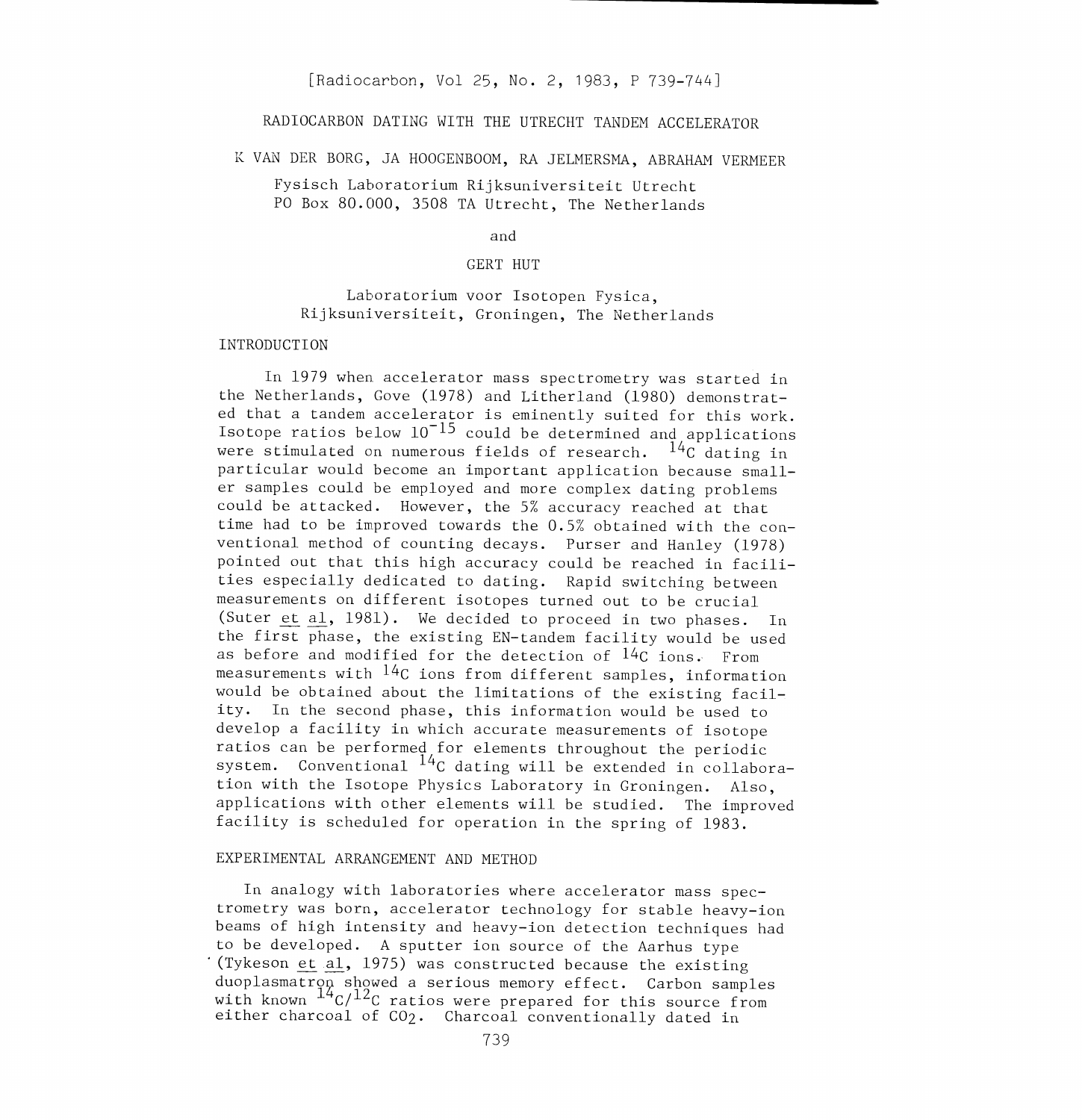Groningen with an accuracy of 0.5% was used in the form of manganese carbide. Stable  $12c$ <sup>-</sup> currents between 2 and 4  $\mu$ A were obtained with these samples for periods of several hours. In a new set-up, similar to that of Beukens and Lee (1981), carbon samples were obtained by rf-cracking of acetylene, prepared from CO<sub>2</sub>. Carbon samples with different  $14C/T^2C$  ratios were obtained with 1% accuracy by using acetylene obtained by mixing amounts of this gas with known  $14 \text{°C}/12$  ratios. During a period of an hour  $^{12}C$  currents up to 7 µA were obtained from these samples. A gas-filled heavy-ion detector of the Rochester design (Cove, 1978) was constructed. It combines a resistive wire counter for position read-out and an ionization chamber for measurement of energy loss and total energy of the ions. A 13° electrostatic analyser with  $E/\Delta E = 200$  was constructed to reduce the background of ions in the detector. Spirally-inclined field acceleration tubes were installed in the high-energy part of the tandem in order to reduce the heavy load of the terminal and, hence, to obtain a more stable beam transmission. A generating voltmeter stabilization circuit was developed to stabilize the terminal voltage within 0.1% during acceleration of  $14C$  ions when the slit stabilization system cannot be used.

The measurements were made with the EN-tandem facility (fig 1). Negative ions with an energy of 25 keU emerging from the sputter source were mass-analyzed with the 20° inflection magnet with  $m/\Delta m \approx 20$  and were focused with Einzel lenses in



Fig 1. Schematic experimental arrangement of the present Utrecht EN-tandem facility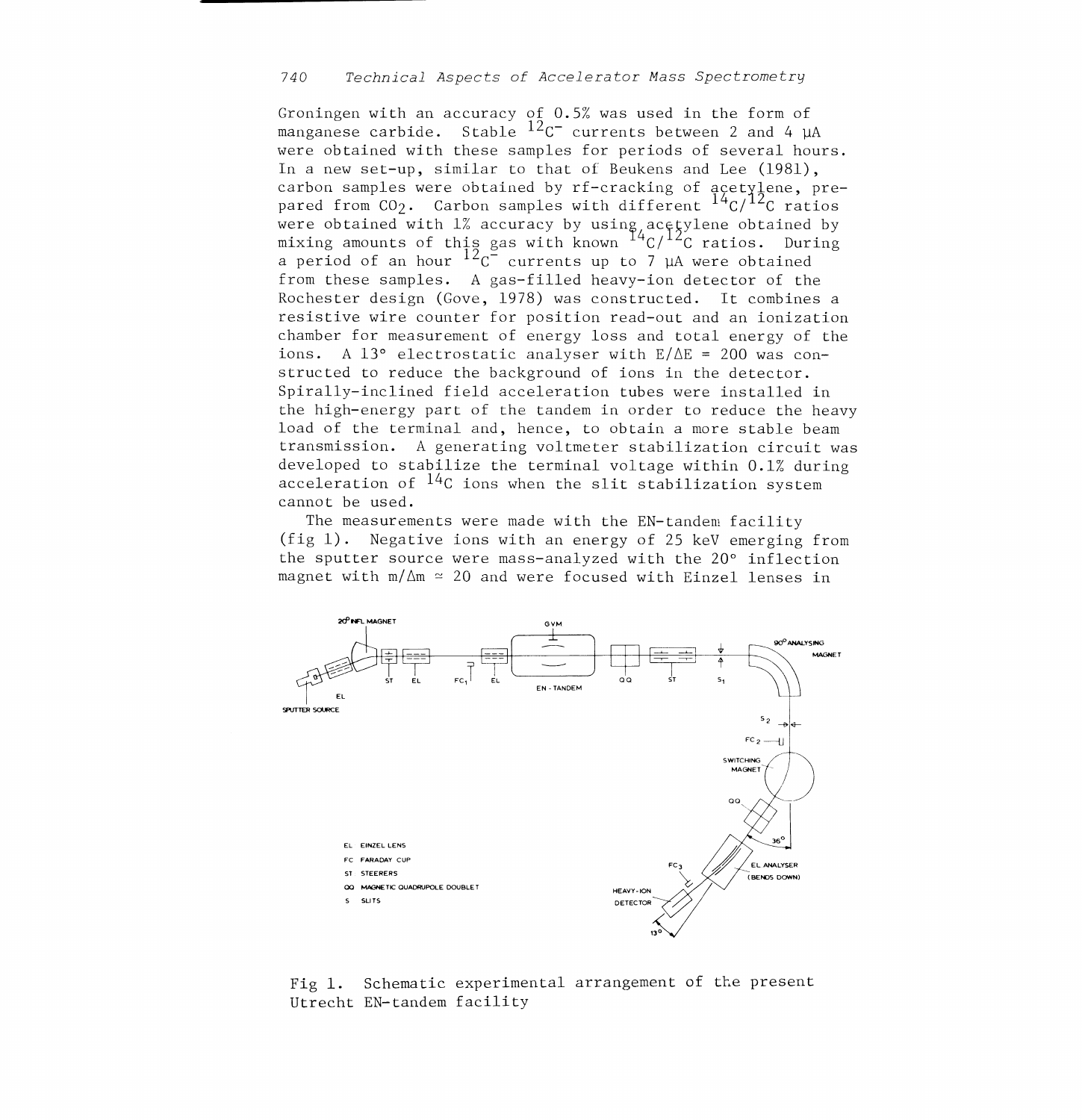the stripper of the tandem accelerator. The terminal voltage was set at 4.35 MV to obtain optimal stripping efficiency for 4+ ions. The ions emerging from the accelerator were focused with a magnetic quadrupole doublet in the object slits of the 90° analysing magnet with exit slits set at  $p/\Delta p \approx 500$ . The switching magnet bent the beam over 36° into the beam line used, where another magnetic quadrupole doublet focused the beam through the electrostatic analyser.  $14<sup>C</sup>$  ions were detected in the heavy-ion detector and  $12<sub>C</sub>$  and  $13<sub>C</sub>$  currents measured in a Faraday cup which can be placed pneumatically just in front of the detector. Signals of the detector with information on position, energy loss, and total energy of the detected ions were digitized by 11-bit ADC's, connected with a CAMAC interface to a PDP 11/34 computer for on-line data handling. Figure 2 shows the two-dimensional display of the data on a graphics terminal, used for event selection.

In order to determine  $14C/12C$  ratios, the accelerator and beam transport elements were tuned for optimal transmission of a  $^{12}$ C beam. Then tuning was done for a  $^{13}$ C beam. The best transmission was 50%, taking stripping efficiency into account. Settings for the  $14c$  beam were obtained by scaling the magnetic elements. Further optimization of all these magnetic elements was extremely important. Hence, reproducible settings are required for the periodic measurement of  $^{14}$ C ions alternated with I2<sub>C</sub> and <sup>13</sup><sub>C</sub> currents. However, the reproducibility proved insufficient. In particular, accelerator tuning for the intense  $12c$  beam differed from that for the weak  $13c$  and  $14c$  beams. Moreover, the interchange from slit stabilization to generating



Fig 2. Two dimensional display of energy loss AE vs total energy  $E_{tot}$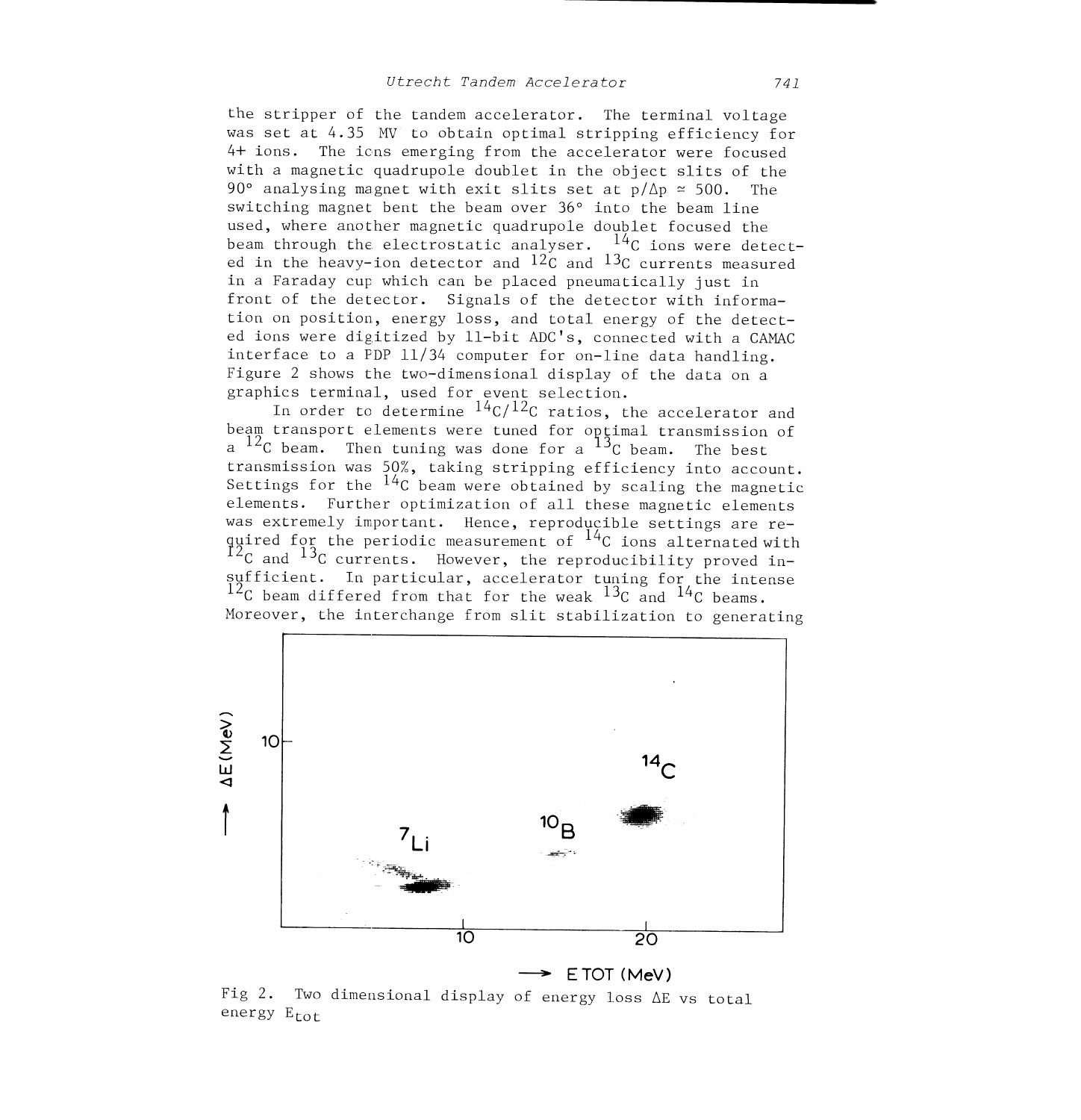voltmeter (GVM) stabilization also caused a drop in transmission. Since it was impractical to measure sequentially  $^{14}C$ ions and both the  $12<sub>C</sub>$  and  $13<sub>C</sub>$  currents, we only alternated with the  $^{13}$ C current, which did not reproduce well within 10%. This could be due either to changes in the performance of the sputter source or to instabilities in the beam transmission. Thus, measurement of  $14<sup>C</sup>$  ions was made in short periods of 5 to 10 minutes, when ca 1000  $^{14}$ C ions were counted. Measuring <sup>1</sup>sample consisted of ca 5 short measurements. Samples were changed by inserting a new sample in the sputter source. Taking into account the lower stripping efficiency of ca 3% for the  $14<sub>C</sub>$  ions with respect to the  $13<sub>C</sub>$  ions at the terminal voltage used, the  $^{14}C/^{13}C$  ratios obtained for the different samples were converted into percentages of modern carbon (pmC). The statistical errors of ca 3% for the short measurements were small with respect to the large systematic errors.

### RESULTS

Table 1 shows the results for a series of short measurements obtained with a carbon sample prepared with the rfcracking method with a  $\frac{14}{(12)^{12}C}$  ratio of 154.4 pmC. The values show large systematic errors and the average value of  $67 \pm 10$ pmC is considerably lower than the expected value. Similar results were obtained for measurements made under the same ex perimental conditions with rf-cracked samples of different  $14C/12C$  ratios. Figure 3 shows the results of these accelerator measurements compared to values obtained with 1% accuracy in the conventional decay-counting method. The same observation was made as in table 1: large systematic errors occur and average values obtained with the accelerator method are too small by about a factor of two. Similar results were obtained in other experimental runs with different samples. Mostly, the  $^{14}$ C yield was too small, but the difference with expected values was not constant. Nevertheless, the data show a linear dependence on the  $^{14}$ C/ $^{12}$ C ratio present in the sample, indicat ing that relative dating can be done with present accuracy as low as 20%.

TABLE 1. Results obtained for a  $^{14}$ C measurement with a carbon sample containing 154.4 pmC \*

| Running time<br>(sec) | $14C$ counts | $13C$ current (nA)<br>(nA) | $14C/12C**$<br>(pmc) |
|-----------------------|--------------|----------------------------|----------------------|
| 146                   | 501          | 27                         | 79                   |
| 595                   | 3155         | 45                         | 73                   |
| 297                   | 1794         | 58                         | 65                   |
| 296                   | 1654         | 60                         | 58                   |
| 297                   | 1733         | 65                         | 57                   |

pmC means percentage of modern carbon; 100 pmC corresponds<br>to  $1^4C/I^2C = 1.18 \times 10^{-12}$ 

\*\* Corrected for  $3\overline{z}$  lower stripping efficiency of  $14C$  ions with respect to  $13C$  ions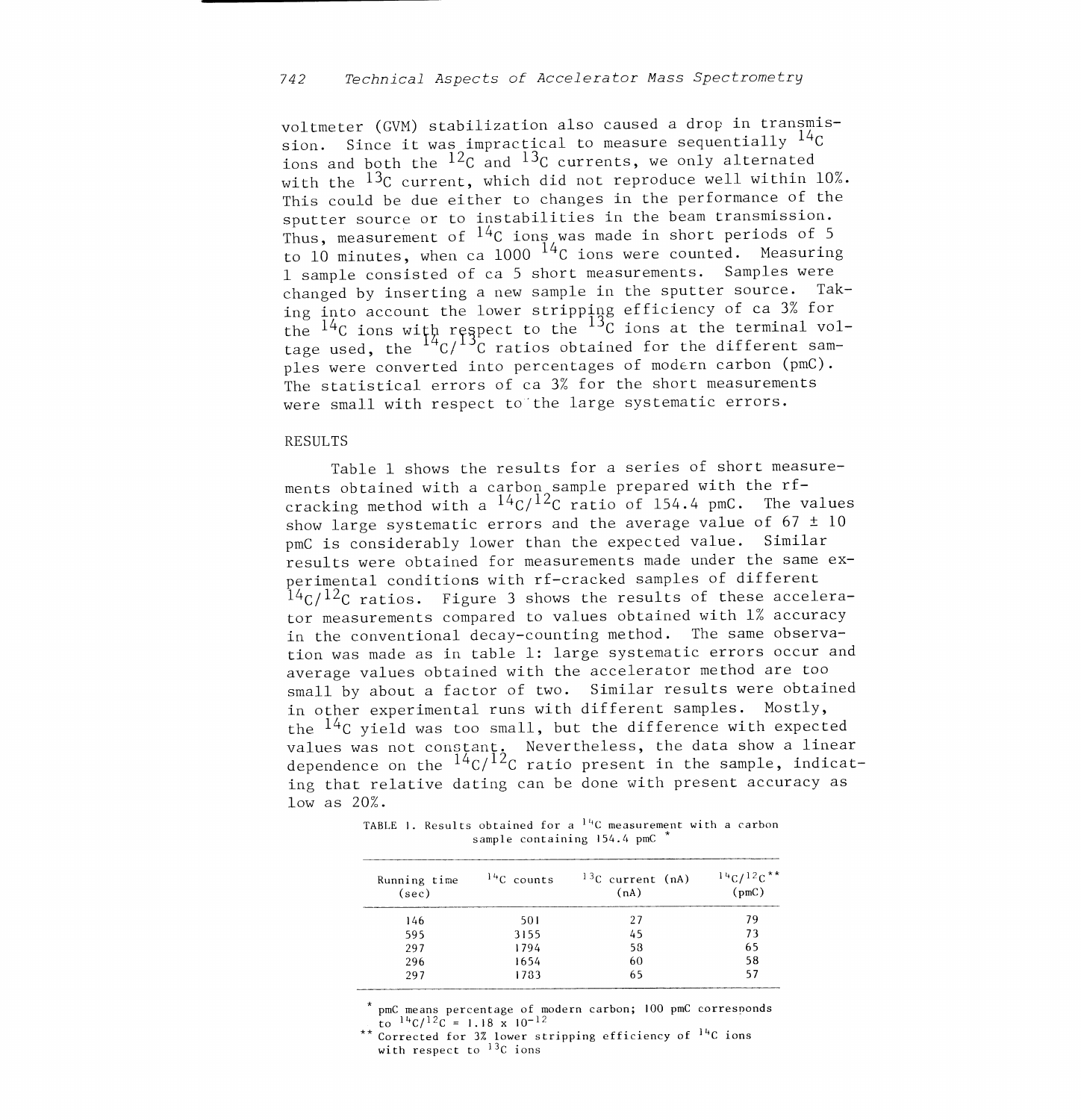

Fig 3. Comparison of results from the accelerator method and the conventional method of counting decays. The slope of the full line drawn through the data is too small with respect to the dashed line representing the ex pected values.

CONCLUSION

Our results show that the combination of electrostatic analyser and heavy-ion detector provides good identification of  $^{14}$ C ions. Sample preparation is satisfactory, especially the new facility for the rf-cracking method which can create carbon samples from very little material.  $14C/I^2C$  ratios determined for different samples show a linear dependence on the ratios determined in Groningen, indicating that relative dating measurements are possible with low accuracy. Absolute values of the obtained ratios are too small and show large systematic errors. These shortcomings can be ascribed to the poor beam transmission through the accelerator. The best transmission of 50% indicates that a considerable fraction of the beam is lost. Since the loss occurs in an undefined way, small changes in the performance of the accelerator or in the settings of the beam transport elements cause larger changes in beam transmission. Hence, it is difficult to obtain reproducible settings for optimal beam transmission of the different isotopes. Also, it is a drawback that the present ion source is not provided with a sample wheel. Interchange of samples involves the shutdown of the ion source, introducing a change in performance for different samples.

We have decided to improve the beam transmission in order to realize the future determination of isotope ratios within 1% accuracy. Beam transport calculations with the computer code OPTRYK (Greenway, 1978 pers commun) were made to develop a new injection system with optimal beam transmission. This injection system involves: 1) a 90° magnet with  $m/\Delta m \approx 300$ , 2) preacceleration to 120 keV, 3) an electrostatic quadrupole triplet lens, 4) spirally-inclined field tubes in the low-energy part of the tandem. A gridded lens in the entrance of the first tube facilitates optimal focusing in the stripper.

Rapid switching between measurements on different isotopes